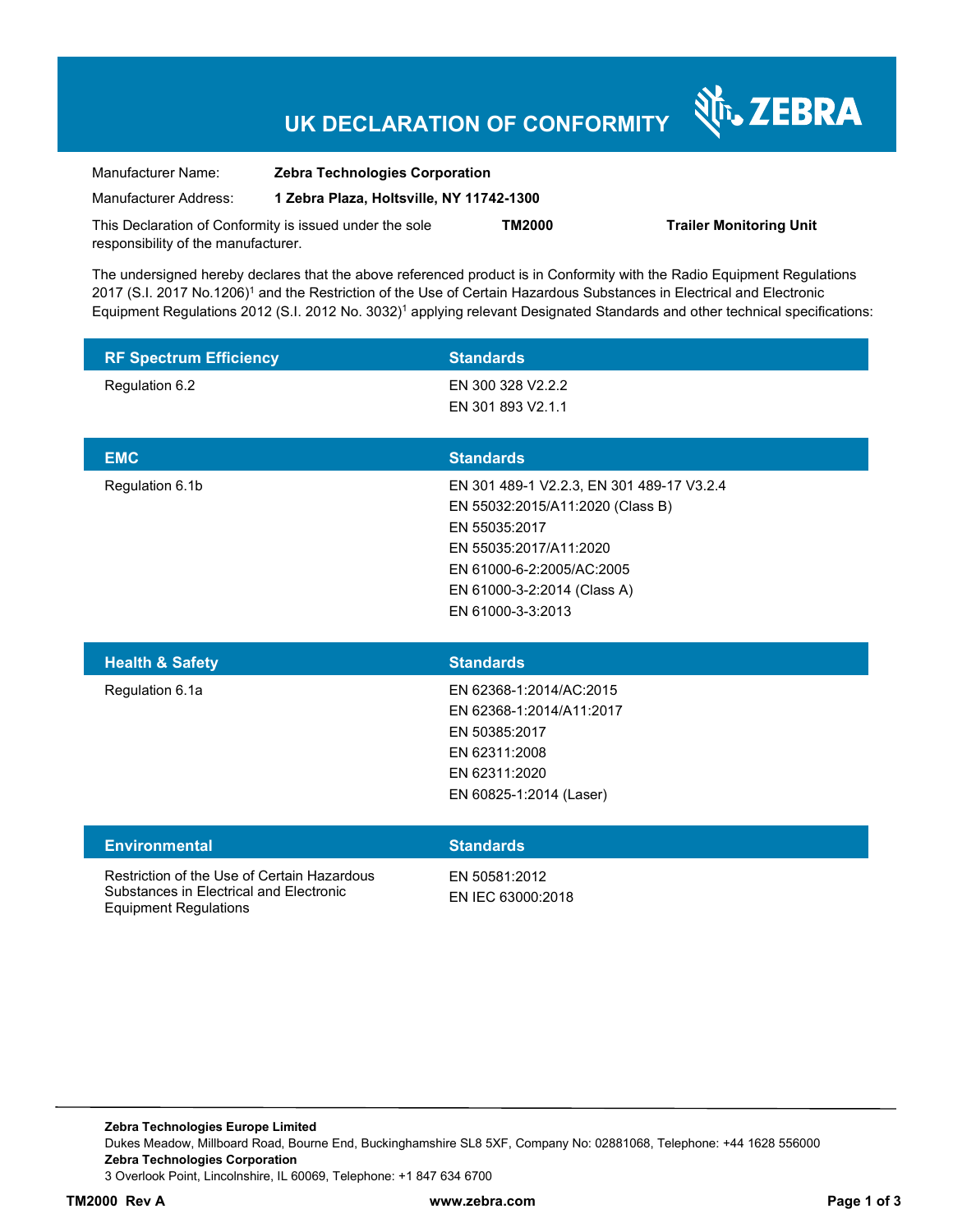# **UK DECLARATION OF CONFORMITY**



With regard to the Radio Equipment Regulations 2017 (S.I. 2017 No.1206)<sup>1</sup>, the conformity assessment procedure referred to in regulation 41(4)(a) and detailed in Schedule 2 has been followed.

 $^{\rm 1}$  As amended by applicable EU withdrawal legislation implemented at the time of issuing this declaration

#### **Signed on behalf of Zebra Technologies Corporation**

*(Signature of authorized person)* Marco Belli Rev: A Alexander Communication of the Communication of the Communication of the Communication of the Communication of the Communication of the Communication of the Communication of the Communication of the Comm Sr. Manager, Regulatory **Date: 23 July 2021** Place: Bourne End, UK

**Zebra Technologies Europe Limited**  Dukes Meadow, Millboard Road, Bourne End, Buckinghamshire SL8 5XF, Company No: 02881068, Telephone: +44 1628 556000 **Zebra Technologies Corporation**  3 Overlook Point, Lincolnshire, IL 60069, Telephone: +1 847 634 6700